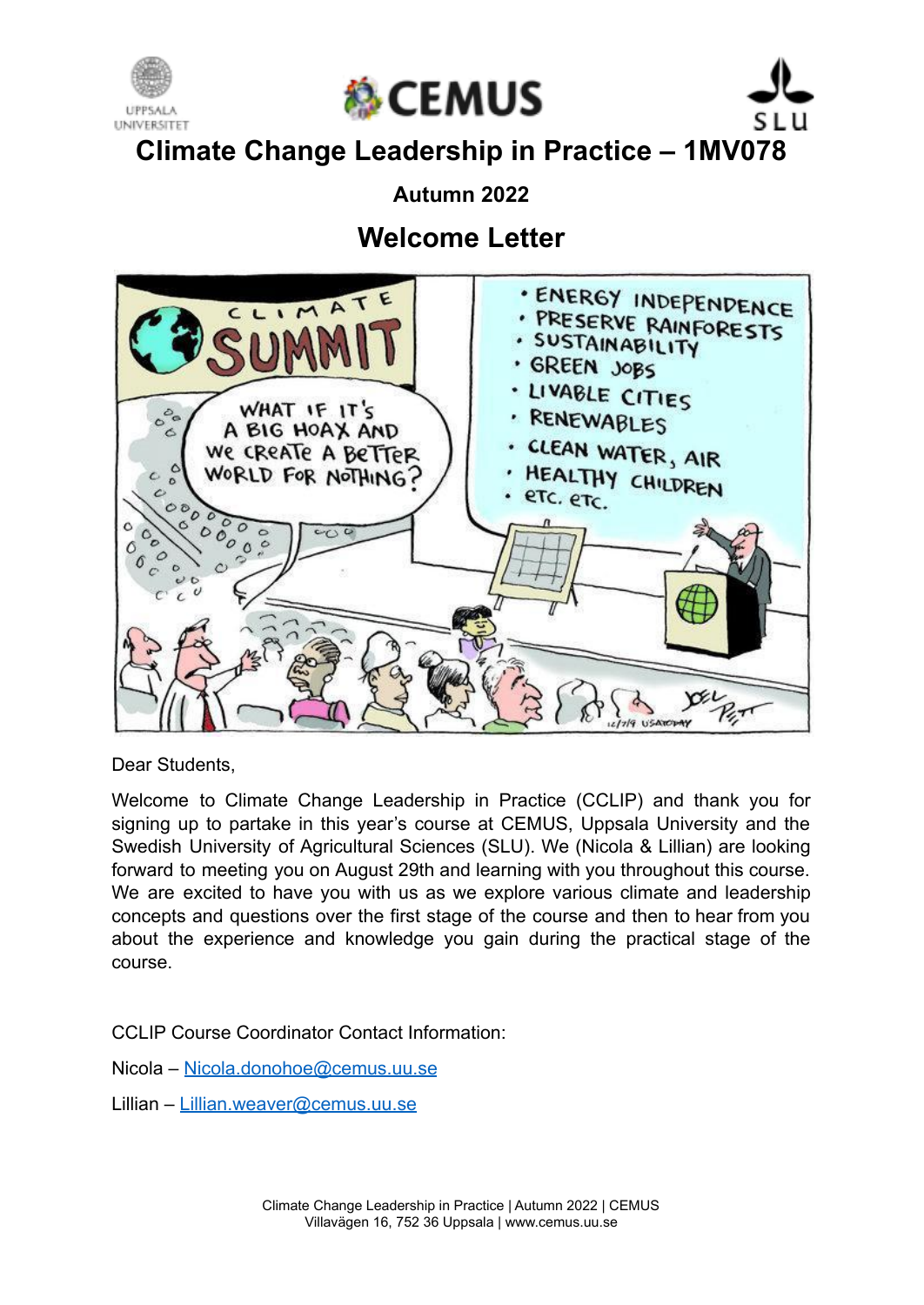





#### **Course Structure and Themes**

We will first meet on August 29<sup>th</sup>, beginning four intensive weeks at Uppsala University with a mix of lectures, workshops, and seminars – with voices from both near to Sweden and far – giving a range of perspectives on the complex issues relating to climate change leadership. The first four weeks are a period of reflection, un/learning, collaboration and imagining.

Then, from the end of September to December, you will work to practice climate change leadership in an area that you choose, either in Sweden or elsewhere in the world. During this, the second stage of the course, you will work with one of a number of approaches to affect change within the broad map of climate change. You can work on this individually, in pairs or in a group through the second stage of the course. You will continue to report back and reflect with fellow students, course coordinators and other teachers through bi-weekly check-ins (written check-ins and in-person or online check-ins).

In the third stage of the course, December-January, you will conclude with a creative summary of your leadership work and your exploration of climate change leadership.

We are currently planning a course centering on themes such as sustainable development, storytelling, systems change, post-truth politics, communication, mental well-being, Muslim women's activism, activism in the digital age, local initiatives, the Sami, a feminist/queer perspective from the pacific islands and more. We are very excited to learn more through these themes with you and hope that it will be an ambitious and rewarding course which challenges you to look at how different stories, histories, and memories shape and affect different bodies and practices; and why this is important for Climate Change Leadership in Practice.

### **Leadership as Practice and Our Learning Environment**

Perhaps you are already engaged in leadership work that you would like to continue during this course, or perhaps you are seeking to find such work through taking the course. Both starting points are welcomed, and we encourage you to begin thinking about what leadership work might look like in practice and as a practice for you. There will be ample opportunity to continue this enquiry during the course, and changes of direction will always be encouraged.

This will be a course in which you decide your direction and how you pursue your learning. Whilst we, as coordinators, frame ideas in certain ways throughout the first four weeks, your voice and input will always be welcomed and expected to shape each session into being and to influence how future sessions will look. Additionally, you will choose many of the books you will read (outlined in the Literature Overview); you will characterise your own speciality within the vast field of climate change leadership practice; and spend over two months working to affect change outside of the class-room. If this sounds daunting, we will be there to help guide you through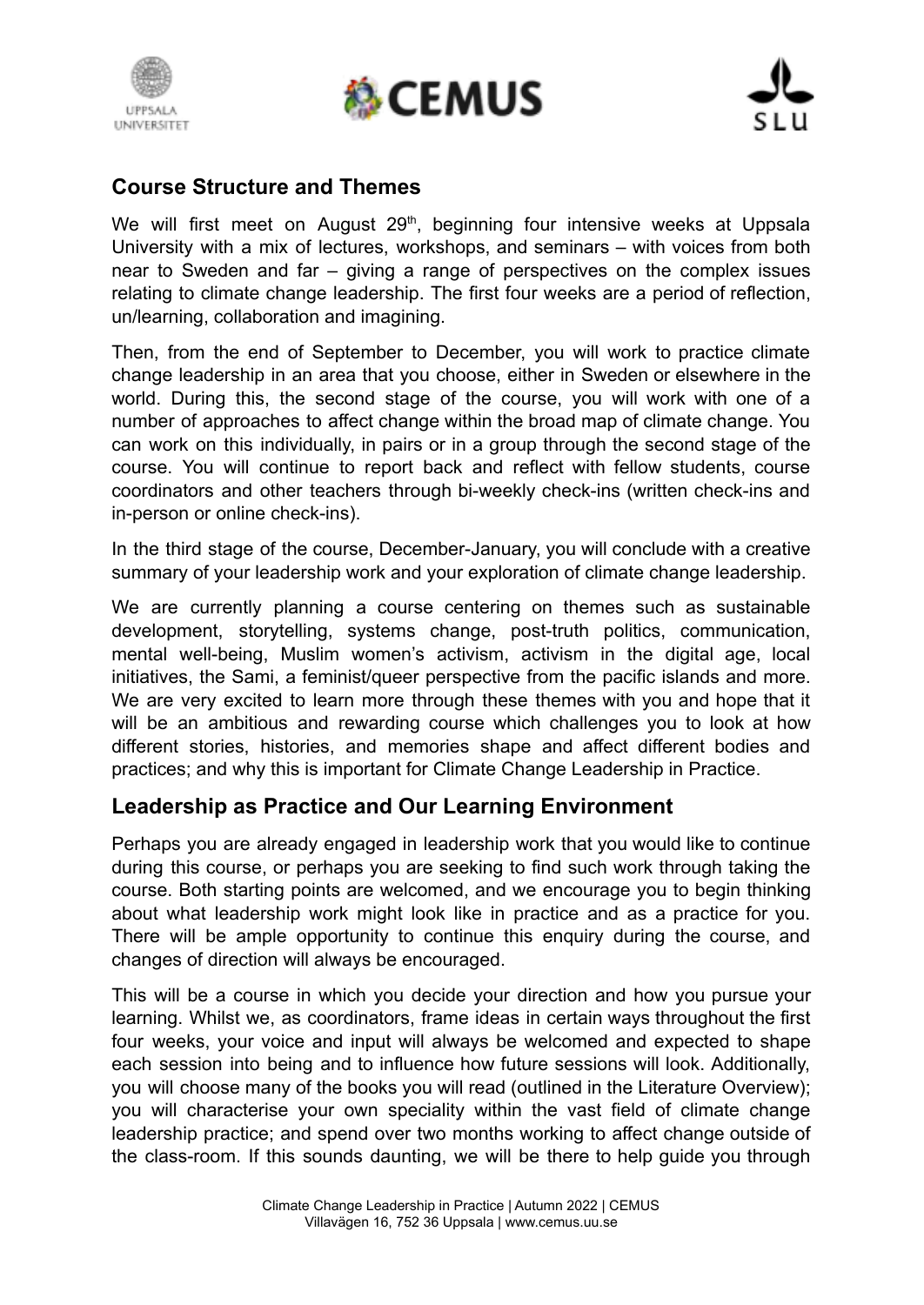





this unusually free and freeing academic structure with sessions and literature on how to engage in student-led and co-created learning.

We have and will continue to work hard to create the best course and environment possible, and we invite you to come and create, explore and learn with us. We encourage you to engage deeply and meaningfully with these studies and the opportunity to work in parallel with your peers. The realities of climate change are not easy, and the arts of living on a damaged planet call for continued attention to existing with fellow bodies and things. We look forward to engaging with you together in this, this autumn.

Warm Welcome!

Nicola Donohoe and Lillian Weaver - Course Coordinators

## **Course Introduction and Registration**

The course introduction will take place during the first and second classes on August 29<sup>th</sup>, starting at 10:15. The room will be announced in the schedule on Studium. For course registration, please follow the guidance you will have received in your letter of admission.

#### **Course Structure and Practical Information**

This is a 30 credit, full time course (40 hours per week), running during the autumn 2022 semester (29<sup>th</sup> August – 18<sup>th</sup> January). The first four weeks (Part 1) is on campus, with lectures, workshops, seminars, group work, and individual study. From September 26<sup>th</sup> you will commence leadership work (Part 2), with bi-weekly check-ins outlined in the examination information and schedule (Due between September  $26<sup>th</sup>$  and December  $8<sup>th</sup>$ ). Reporting back will be continual and informal, running until the last academic of December, before a class conference on December 8<sup>th</sup> (Oral Presentations).

A preliminary schedule is available on the course website, and a more detailed version will be distributed one week before the course starts, on August 22<sup>nd</sup>. With a live version available on Studium once the course begins (Announcements will be made when any changes are made to this live version).

Uppsala University uses an academic quarter, "akademisk kvart" which means that all lectures, and seminars start at quarter past  $-$  A lecture between 10  $-$  12 actually starts at 10:15.

#### **Online Platforms**

The administration of the course is mostly carried out through Studium. Some information is also uploaded on the course website - <http://www.cemus.uu.se/cclip/>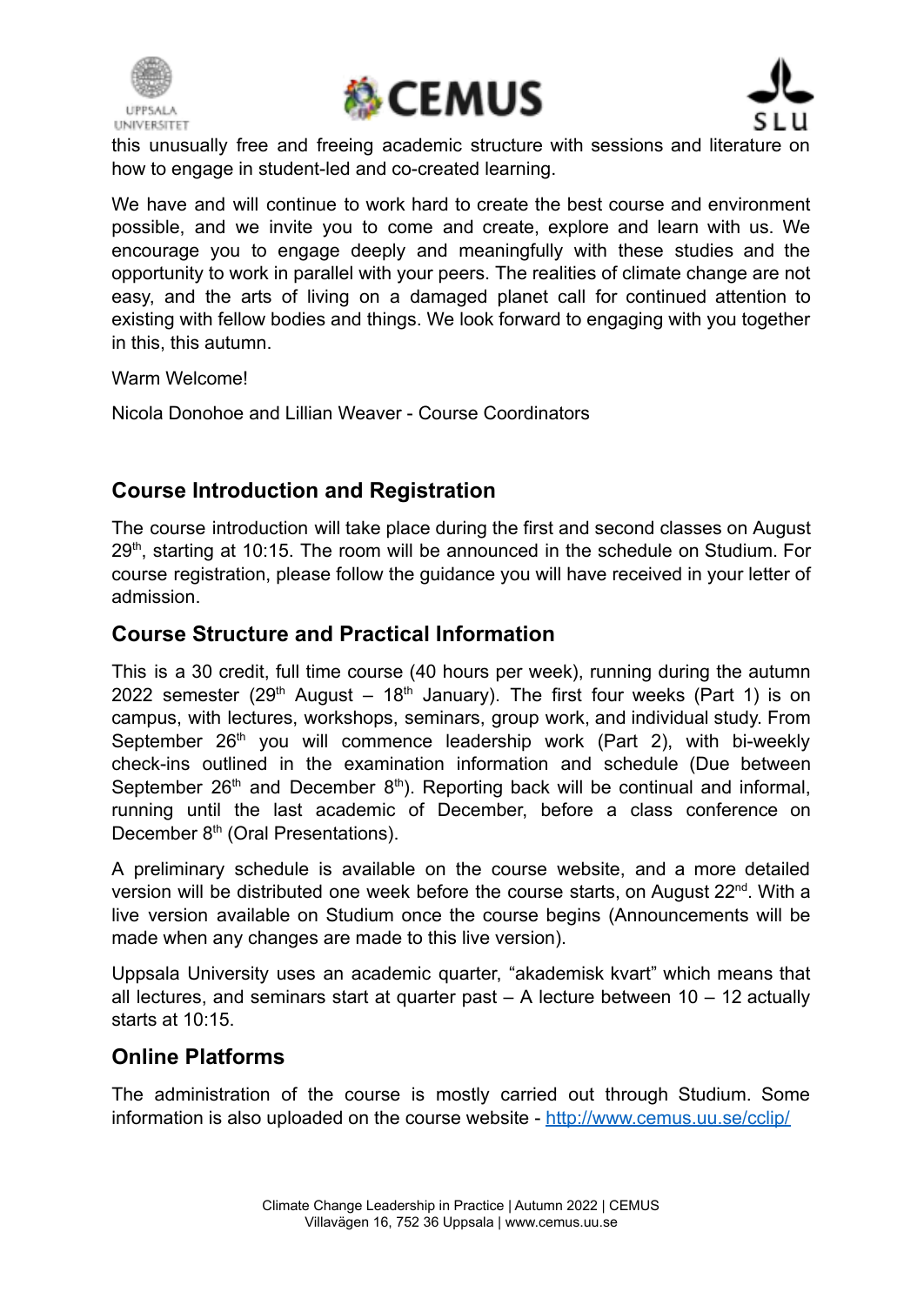





All submissions and examinations are submitted via Studium. You will need to activate your account for Studium, so please arrange this as soon as possible. For help with this you can look to Student Services.

### **Class Location**

The class locations will be posted in the schedule on Studium. Some classes will be held via zoom due to the guest speakers residing outside of Sweden. In this case, a zoom link will be provided through the schedule, and it will be the same link during the whole semester. Additionally, a couple of classes will take place outside of the regular 9-17 class time; in these cases, we felt that these sessions will add particular value to the course. These sessions are, of course, not mandatory.

You can use the app Mazemap for finding rooms in most of the University buildings.

https://use.mazemap.com/#v=1&config=uu&zlevel=1&center=17.630109.59.858393 [&zoom=12.8&campusid=49](https://use.mazemap.com/#v=1&config=uu&zlevel=1¢er=17.630109,59.858393&zoom=12.8&campusid=49)

### **Course Literature**

We will be using a number of books throughout the course to support learning. There will be some freedom in selecting which books to read and how you'd like to go about reading them all. Due to the volume of reading and the way the majority of sessions are condensed into the first four weeks of the course, **we highly recommend getting a head start on reading.** You can find the literature list can be found both on the course website and on Studium.

To find books you can search through the University library. Please get in touch if you are struggling to access anything you'd like to begin reading before the course starts.

A course reader will also be included alongside the course books, with articles, complimenting texts, links, podcasts, etc. Consisting of 3-4 texts, videos, audio, and or other types of learning material per week will be provided on Studium.

### **CEMUS Semester Start-Up**

As always, we start the semester with an inspiring lecture from a guest speaker. This lecture is open to the public and is attended by all CEMUS students, so it is a good opportunity to meet students from other courses. As is the **Uppsala Project Café**. (More information to be announced as to the when and where of both the start-up session and the project café)

### **Contact Information**

If you have any questions in regards to the course please contact us through the following emails:

[Nicola.donohoe@cemus.uu.se](mailto:Nicola.donohoe@cemus.uu.se) and [Lillian.weaver@cemus.uu.se](mailto:Lillian.weaver@cemus.uu.se)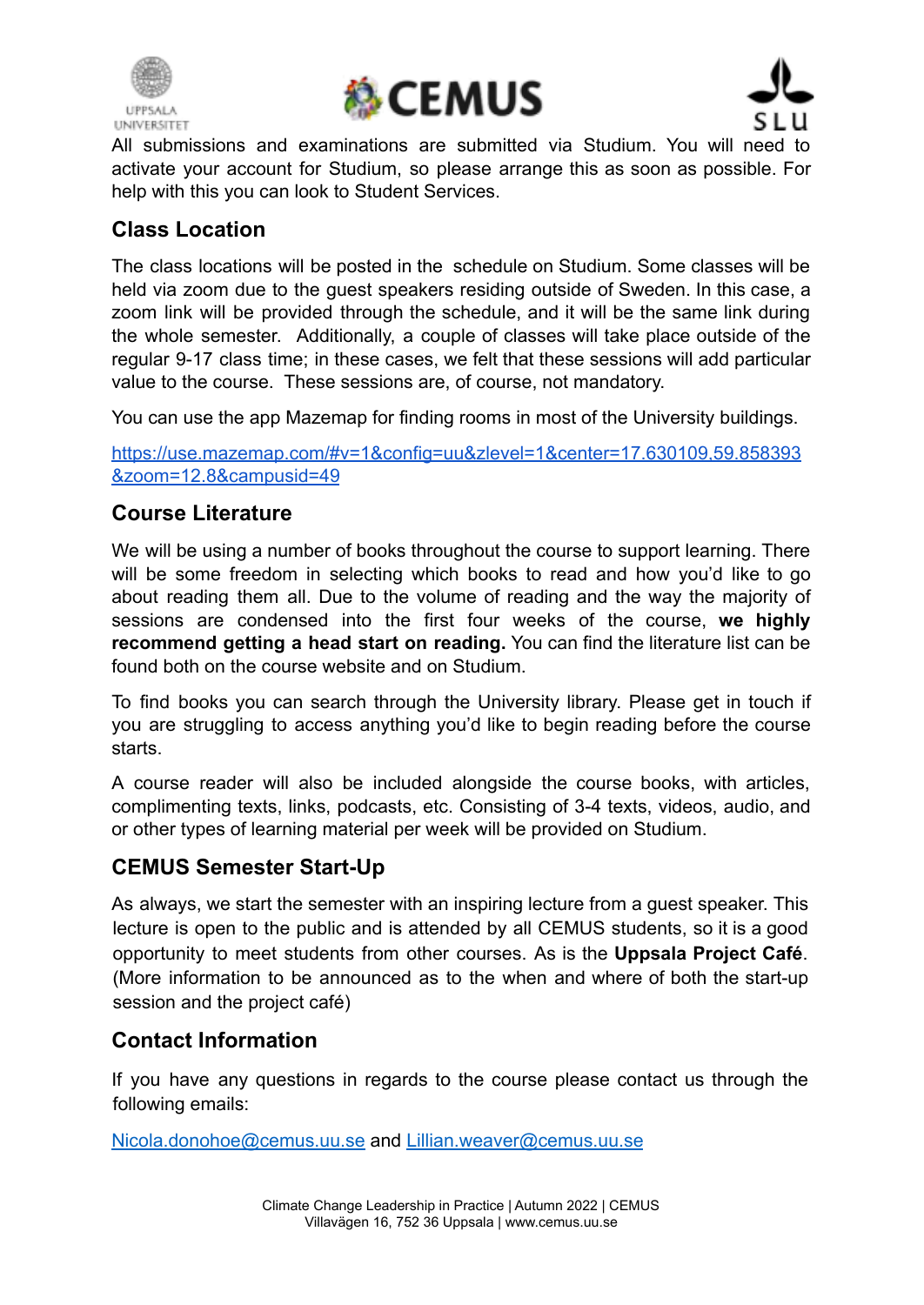





Please include both of us as recipients for a faster response. We may not always respond the same day but we will try to answer ASAP.

If you have any concerns you can contact the Director of Studies at CEMUS, Sara Andersson at [sara.andersson@cemus.uu.se](mailto:sara.andersson@cemus.uu.se)

## **About CEMUS**

CEMUS' aim is to advance and inspire education and knowledge within the field of environment and development studies, as well as other boundary-transcending issues connected to sustainable development. CEMUS began as an initiative by students in the early 90's and CEMUS courses are, in large part, still run by students today. The courses at CEMUS are built in collaboration between students, course coordinators, teachers, researchers, university administrators and societal actors.

CEMUS' primary point of departure and approach is based on what has become known as Education for Sustainable Development (ESD). Through democratic, realistic and extensive work modes, this teaching method strives to motivate students to heighten their critical thinking skills, as well as encourage responsibility and engagement in the issues of sustainable development.

Please visit the CEMUS website for more information on current and upcoming events. <http://www.cemus.uu.se/>

### **Access to CEMUS and other Facilities**

CEMUS itself is open between 9:00am and 17:00pm, Mondays to Fridays. If you want to study in the library outside these hours or during weekends, you need a key card. The key card also gives access to the main Geocentrum entrance, which is locked after 17.00 and before 08.00, as well as other campus buildings where we may hold lectures. As a new student you need to have a current course registration to obtain a campus card. You also need to activate your user account beforehand, to be able to receive the email containing campus card instructions.

Information on how to activate your user account can be found at https://konto.weblogin.uu.se/index.html. The instruction message is usually sent out 24 hours after the activation, but sometimes it can be a delayed a further day. Instructions on how to obtain your campus card will be sent to the email address registered to you in the student database. Once you have ordered the card according to the instructions, you will be notified via email when your card is available for pickup at your campus reception desk. When you collect the campus card you will need to show an approved identification (driver's licence, passport etc).